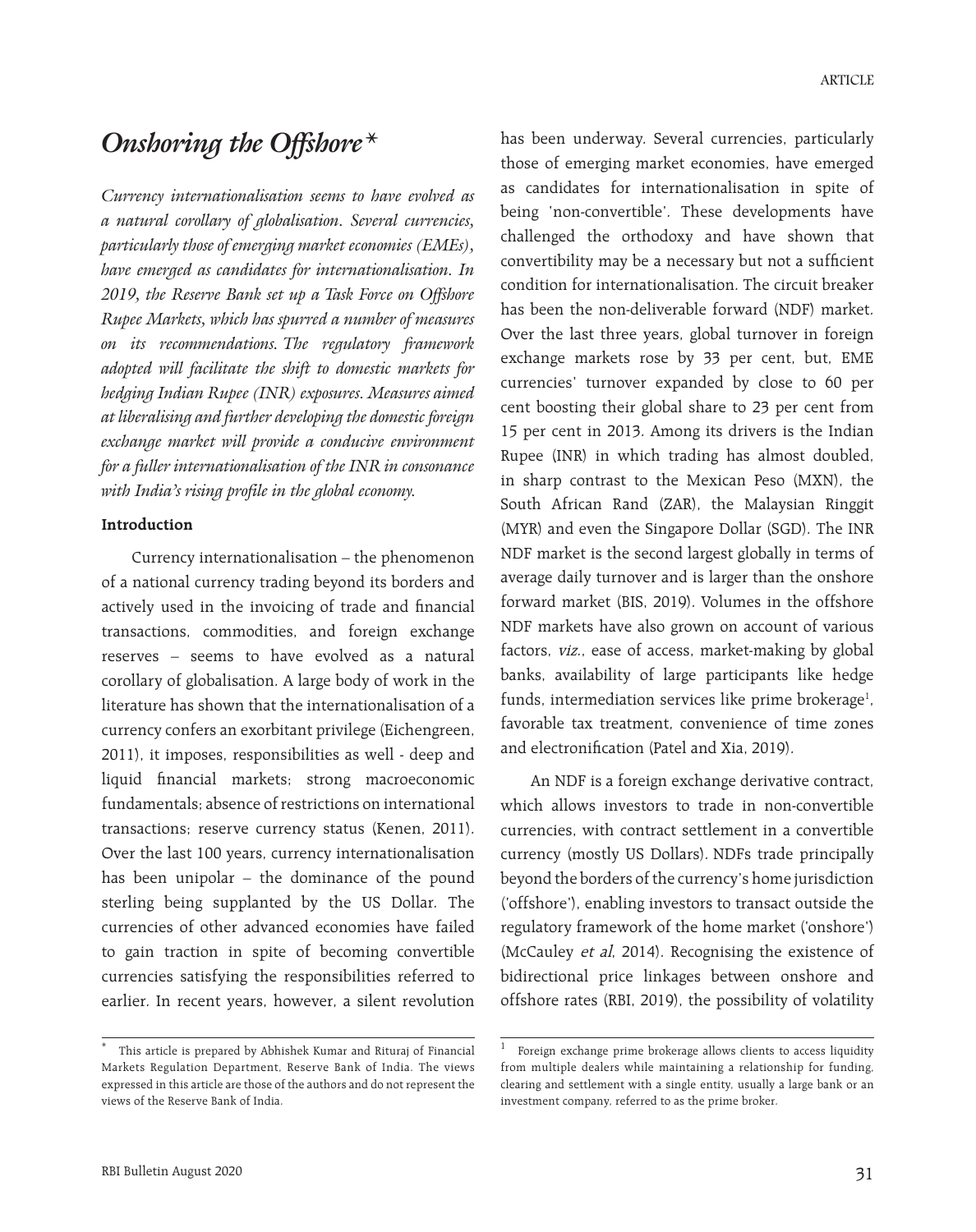spillovers from offshore markets, segmentation between onshore and offshore markets impairing the efficiency of price discovery, and undermining the regulatory framework, the Reserve Bank has engaged in developing a deep and liquid onshore foreign exchange market. Its efforts have largely focused on improving access to the onshore markets by residents and non-residents and product innovations, including the introduction of exchange traded currency futures and options in 2008 and 2010, respectively. In 2019, the Reserve Bank set up a Task Force on Offshore Rupee Markets, which has also spurred a number of measures on its recommendations.

Against this backdrop this article reflects on the recent efforts made in onshoring the offshore. Section II provides a comparative overview of NDF markets globally, and hones its focus to some insights into the microstructure of the Rupee NDF market in Section III. Section IV discusses cross country approaches to the NDF market and the efforts undertaken by the Reserve Bank in the context of the INR NDF markets. Section V concludes, with perspectives on what lies ahead.

## **II. Global NDF Market**

Historically, NDF markets evolved for nonconvertible currencies, beginning with Mexico and Brazil and moved on to emerging Asian economies, including India. The most recent development is the possibility of an offshore Turkish Lira (TRY) market in the wake of recent regulatory measures limiting speculation on TRY<sup>2</sup>.

The average daily turnover in the global NDF market stood at about USD 259 billion in April, 2019<sup>3</sup>, with NDFs for South Korean Won (KRW), INR, Brazilian Real (BRL) and Taiwan New Dollar (TWD) accounting for 70 per cent of the total NDF turnover. These four



currencies saw a marked increase in turnover between April 2016 and April 2019 (Chart 1).

Globally, NDFs are traded only in a handful of locations with the maximum turnover in London followed by New York, Singapore and Hong Kong SAR (Patel and Xia, 2019). KRW and INR are the most widely traded NDFs in London (Chart 2).



<sup>2</sup> https://www.risk.net/derivatives/7551741/turkey-turmoil-opens-doorto-offshore-ndf-market.

BIS Triennial Central Bank Survey, 2019.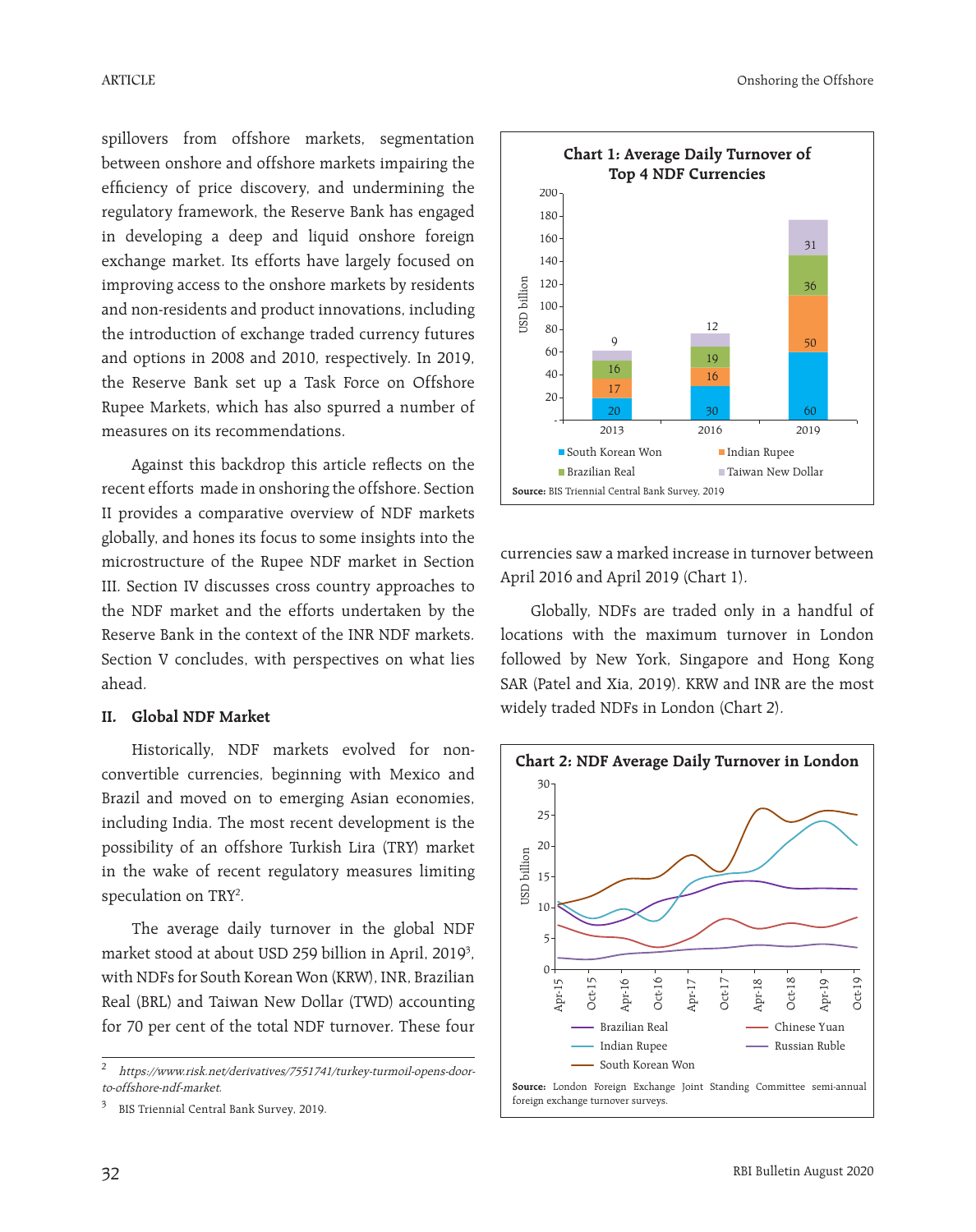

In New York, the NDFs of BRL have the highest turnover followe d by KRW, Chilean Peso (CLP) and INR (Chart 3). In Hong Kong SAR, TWD, KRW and INR are the most traded NDFs (Chart 4). INR NDFs

are amongst the most traded contracts<sup>4</sup> in all major centres. The average daily INR NDF turnover in these centres has, however, been declining after peaking in April 2019.



<sup>4</sup> While currency wise NDF turnover data was not available for Singapore, the BIS Triennial Surveys and discussion with market participants indicate high INR NDF trading in Singapore.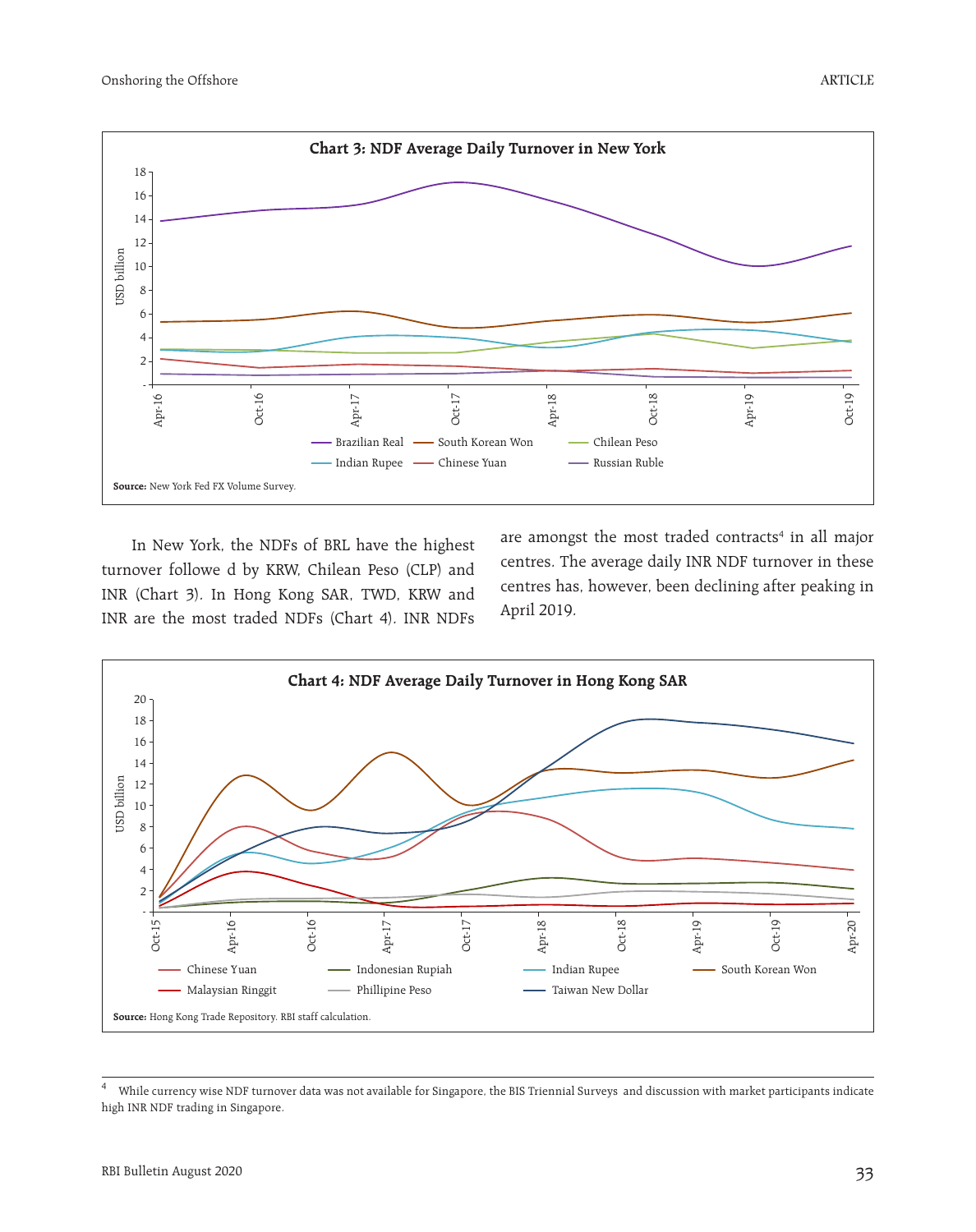

#### **III. Insights into Rupee NDFs**

The Rupee NDF market was comparable in size to the onshore deliverable forward market, according to the BIS Triennial Surveys for April 2013 and April 2016. The 2019 Survey, however, suggests that the size of the market has increased to become almost thrice as large as the onshore market (Chart 5). Contracts with one-month or less maturity are the most liquid



# in the INR NDF market<sup>5</sup> accounting for close to 70 per cent of total contracts, presumably reflecting short term speculative positions (Chart 6).

Participants' data for London indicate that transactions among reporting dealers (relatively larger banks) may have contributed the most to the increase in INR NDF turnover (Chart 7). Prime brokerage transactions accounted for close to a quarter of



<sup>5</sup> Standard tenors (1 month, 2 months etc.) are generally more liquid than non-standard tenors. Liquidity generally declines as tenor increases (Hau et al, 2019).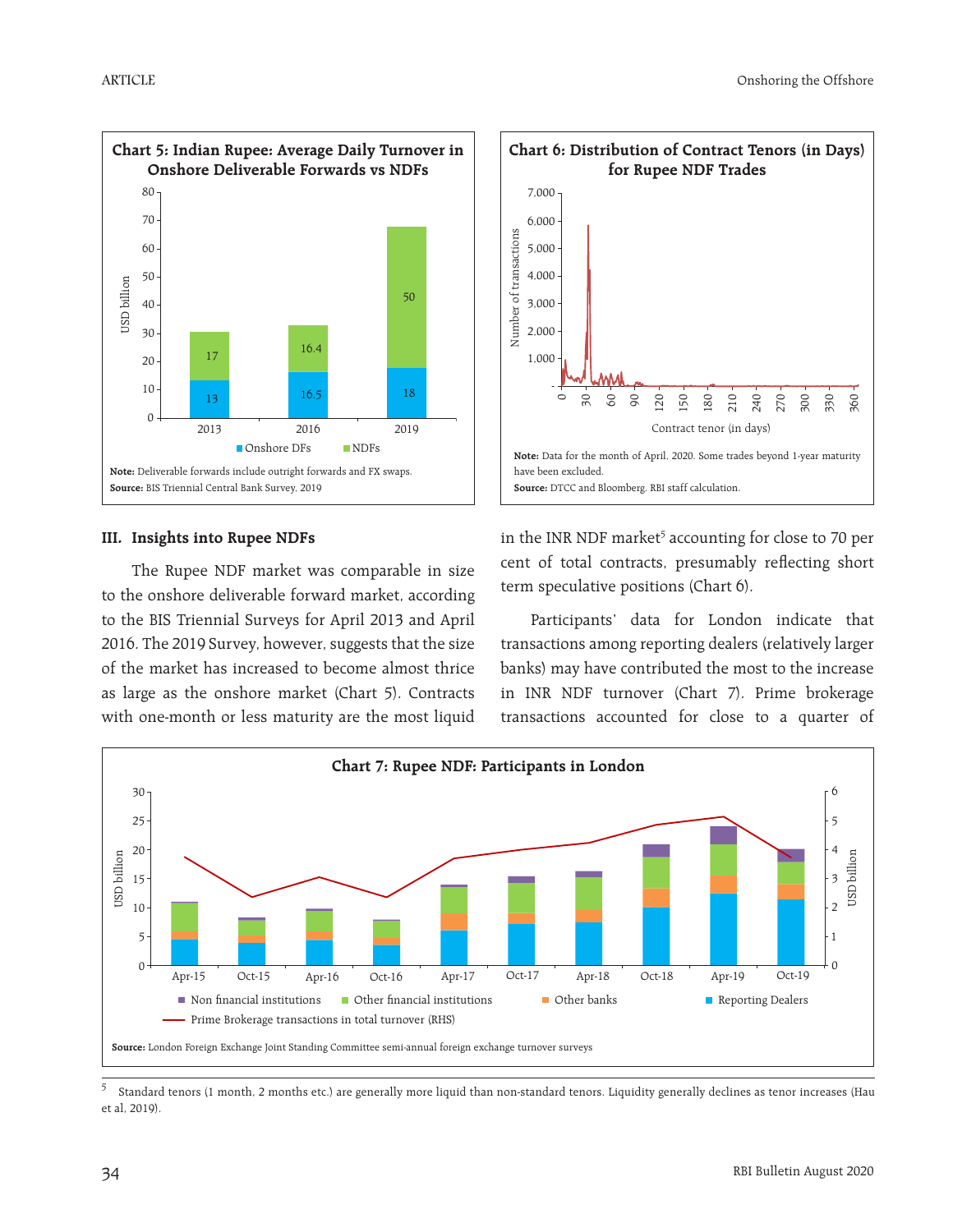

this turnover. In New York, the only centre which disseminates data on execution method, roughly half the trades have been contracted by using electronic methods (Chart 8).

INR NDF trades, like most NDF trades, are over the counter (OTC) and bilaterally settled. In recent years, however, global legal and regulatory reforms for derivatives markets are transforming NDF market

microstructure from a decentralised, bilateral market to one characterised by centralised trading, disclosure and clearing (McCauley and Shu, 2016). INR NDF transactions have started being centrally cleared through a derivatives clearing organisation (DCO). However, bilaterally settled transactions still account for 94 per cent of trades in gross notional terms (Chart 9).

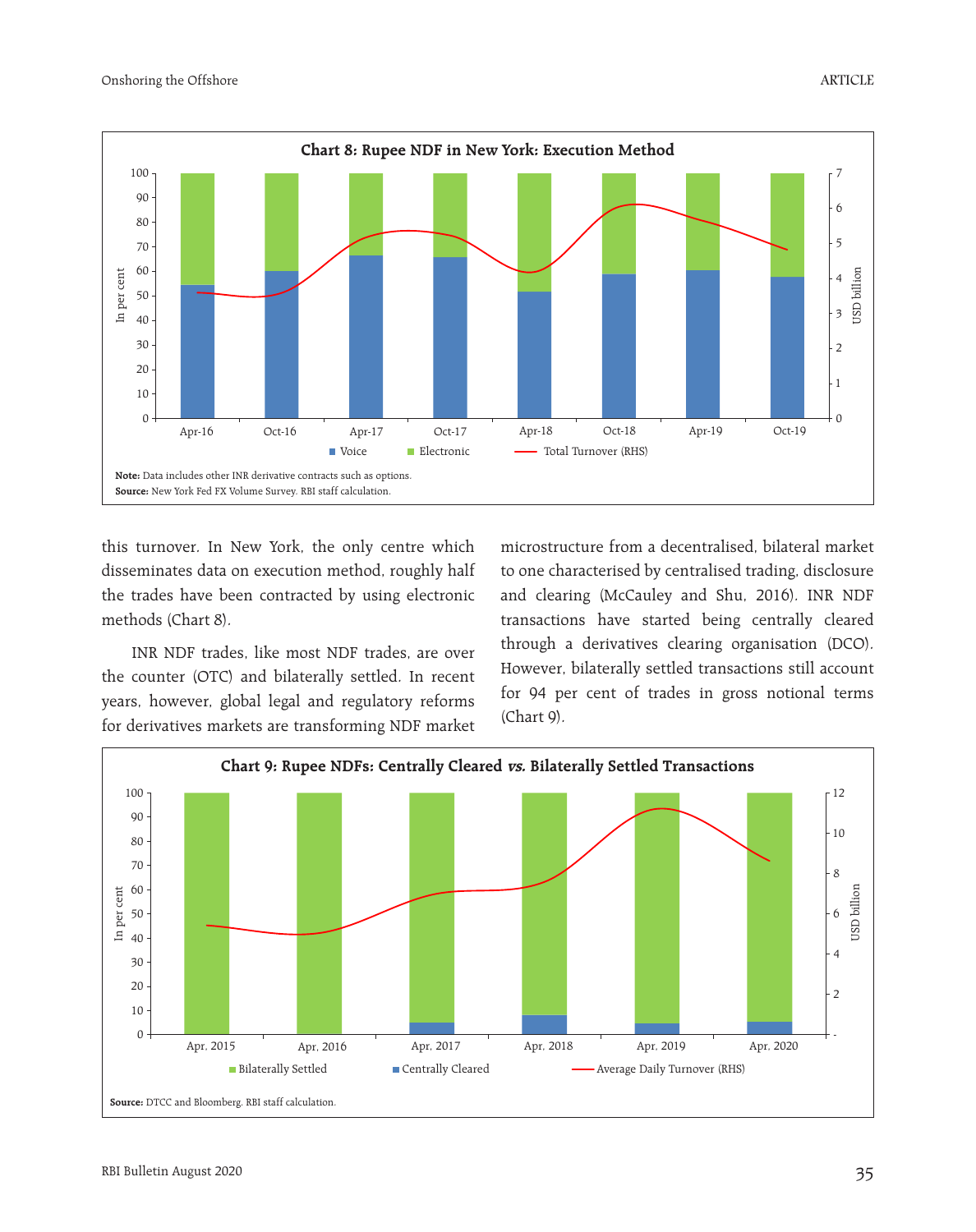### **IV. Policy Responses**

Concerns about growing NDF volumes have led authorities in different jurisdictions deploying distinct strategies. Korea permitted participation of local banks in the NDF market as a result of which KRW NDF got closely integrated with the onshore markets. The Korean authorities also liberalised the onshore KRW market with measures, which abolished approval requirements for some capital account transactions. With the liberalisation of the onshore FX market and the development of a deliverable offshore market (CNH), volumes in the Chinese Yuan (CNY) NDF market have tapered off considerably. Although, Taiwanese authorities undertook measures to restrict trading in NDF markets, the central bank allowed overseas branches of domestic banks to transact in New Taiwan Dollar (TWD) NDF in 2014. Bank Negara Malaysia banned trading of Ringgit offshore and asked international banks operating within its jurisdiction to avoid the NDF market. Bank Indonesia, established the domestic non-deliverable forward (DNDF) market for Indonesian Rupiah (IDR), in 2018, to serve as a parallel market to NDF, settling



in the onshore market and providing an alternative to foreign investors to hedge their IDR exposure without exchange of principal while at the same time enhancing the central bank's oversight and access to the NDF market.

In the Indian context, a number of measures have been taken by the Reserve Bank in recent months to improve ease of access to the onshore markets especially for non-residents.

From January 2020, AD Category-I banks have been permitted to offer foreign exchange prices to users at all times out of their Indian books, either by a domestic sales team or through their overseas branches, in order to obviate time zone hinderances to trading. This also provided opportunities for domestic banks to access a larger international clientele, including by leveraging on their overseas branch networks. Transaction data indicate that liquidity was starting to build up in specific time buckets in the onshore market, especially before opening and post market closure, before COVID-19 struck (Charts 10 and 11).

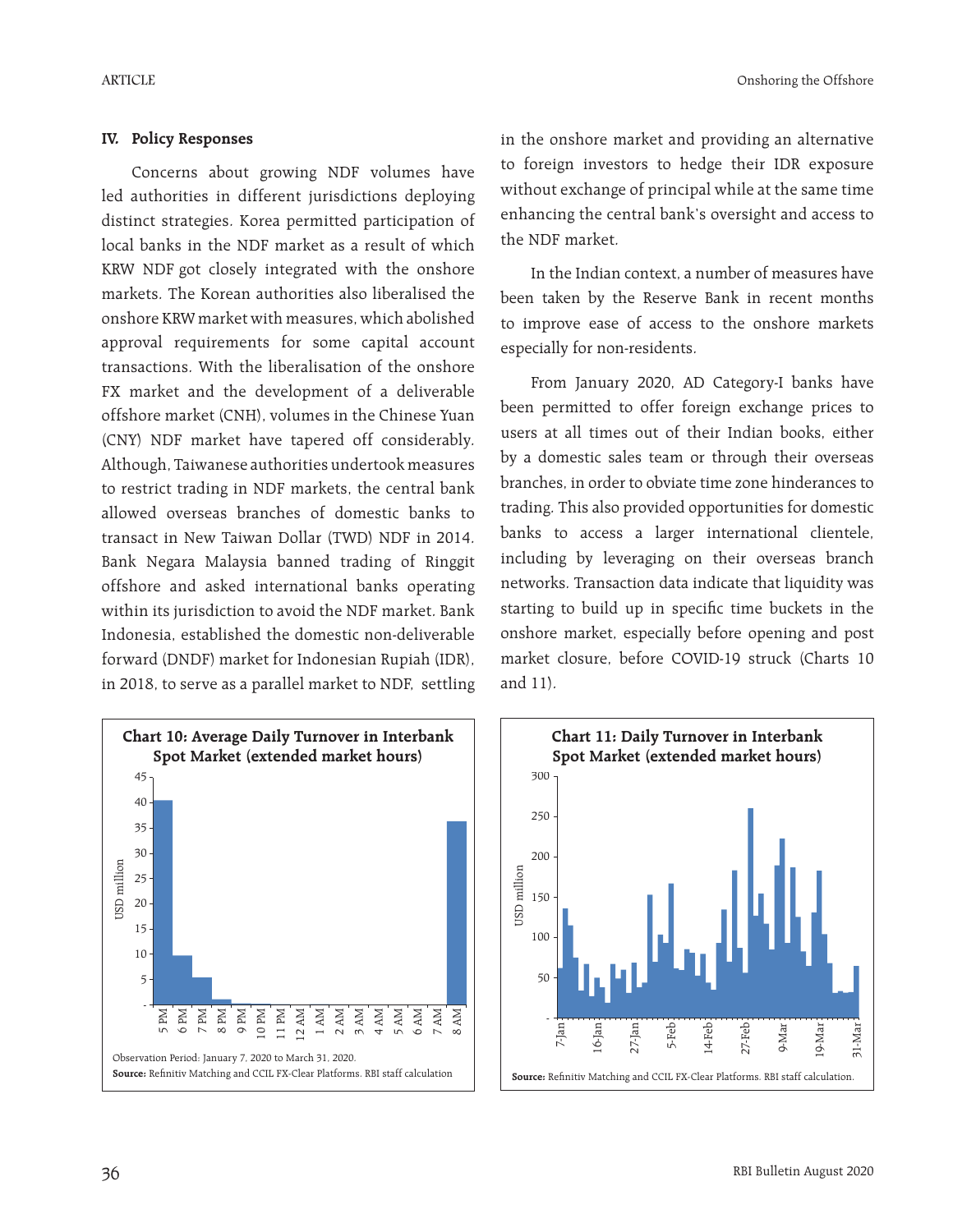

In January 2020, the Reserve Bank permitted exchanges in the GIFT City International Financial Services Centre (IFSC) to offer INR derivative contracts with settlement in foreign currency. On May 8, 2020 the two IFSC Exchanges, India International Exchange Limited (India INX)<sup>6</sup> and NSE IFSC Limited (NSE IFSC)7 , launched INR derivative contracts. Since then, the average daily turnover in Rupee derivatives at IFSC exchanges has been USD 172 million with trading volume touching a high of USD 300 million on June 15. India INX has, on an average, accounted for about 80 per cent of the turnover in INR derivatives at IFSC (Chart 12). The share of INR derivatives at IFSC exchanges in total exchange traded INR derivatives turnover, globally, remains small at 2 per cent (Chart 13).

Banks in India which operate IFSC Banking Units (IBUs) were permitted to participate in the NDF market with effect from June 1, 2020. Several banks have started participating in the INR NDF markets since then. The average daily turnover by banks in India8 in the non-deliverable derivative contracts (forwards and options) currently stands at USD 1.1 billion9 , with the highest volume of USD 2.97 billion



<sup>8</sup> Banks can undertake such transactions through their branches in India, through their IBUs or through their foreign branches (in case of foreign banks operating in India, through any branch of the parent bank).

ARTICLE

<sup>6</sup> Subsidiary of Bombay Stock Exchange (BSE).

Subsidiary of National Stock Exchange (NSE).

<sup>&</sup>lt;sup>9</sup> Including back-to-back transactions between bank branches.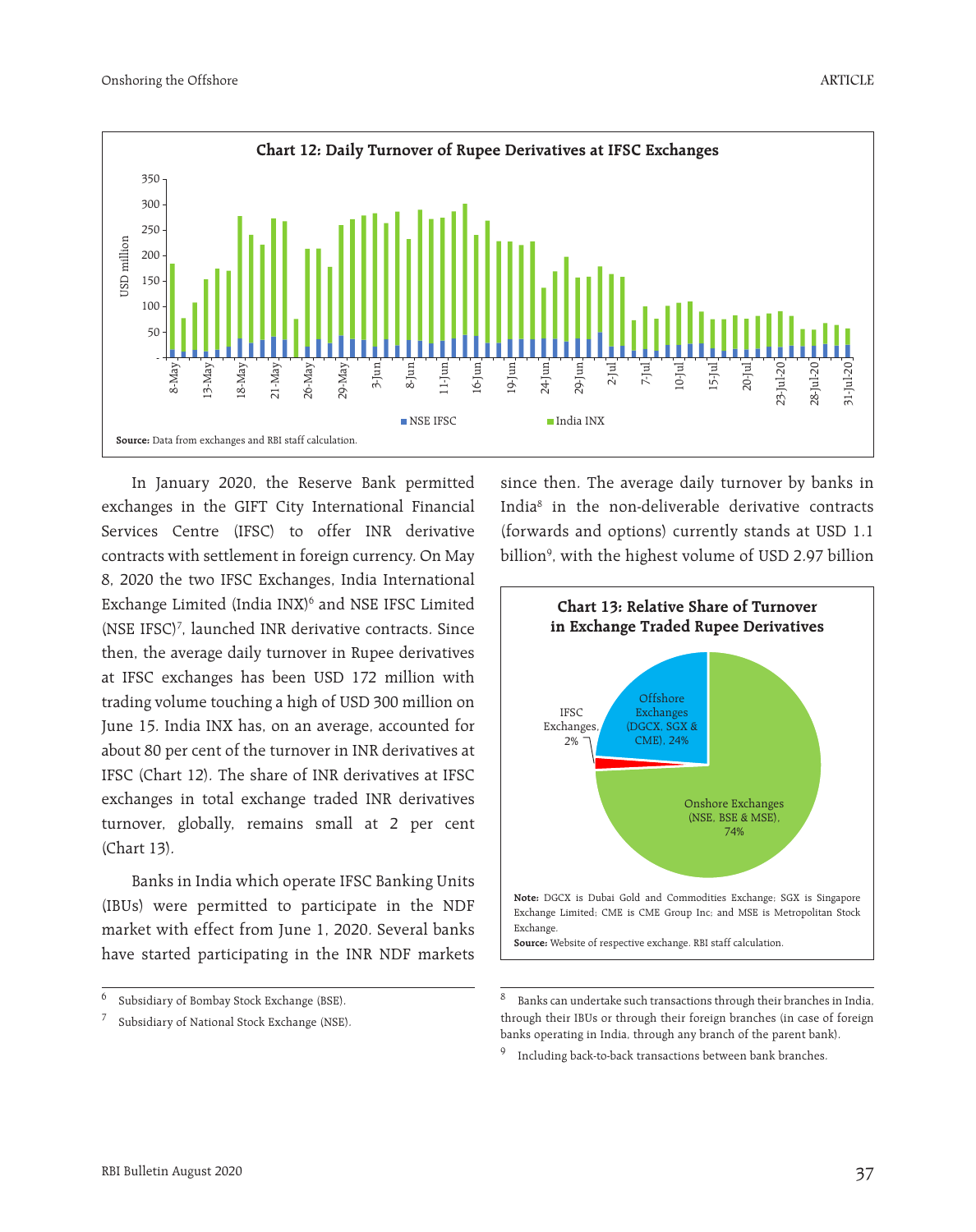

11-Juli 11-Juli 11-Juli 11-Juli 11-Juli 11-Juli 11-Juli 11-Juli 11-Juli 11-Juli 11-Juli 11-Juli 11-Juli 11-Jul<br>11-Juli 12-Juli 12-Juli 12-Juli 12-Juli 12-Juli 12-Juli 12-Juli 12-Juli 12-Juli 12-Juli 12-Juli 12-Juli 12-Ju<br>

recorded on July 7, 2020 (Chart 14). While Indian banks transact in both non-deliverable forward and option contracts, forward contracts so far dominate with a share of 97 per cent in total turnover, most contracts being short tenure contracts of maturity of about a week (Chart 15). This is a reflection of the market microstructure - greater liquidity in shorter tenors - as also the fact that Indian banks are still finding their way around unchartered territory, setting up counterparty lines and putting in place internal risk management systems.

**Source:** CCIL and RBI staff calculations.

1.0

- 1-Jun  $\Xi$ 5-Jun 9-Jun

1.5

2.0

USD billionJSD billion 2.5

3.0

3.5

The participation of Indian banks in the NDF market appears to have positively impacted the price differential between offshore and onshore rates (Chart 16). Spreads have gradually normalised both on reduced volatility and on announcement effects of the NDF Directions dated March 27, 2020. From more than 100 paise in March 2020, spreads have come down to zero / near zero (negative on a few occasions), since June 1, with banks arbitraging away the pricing differentials between onshore and offshore markets.



Almost all trades have so far taken place in the USD/INR currency pair. The volumes have been almost entirely concentrated in the interbank segment, although there are indications that interest from global funds and corporates is slowly growing (Chart 17). More than half of the turnover has been

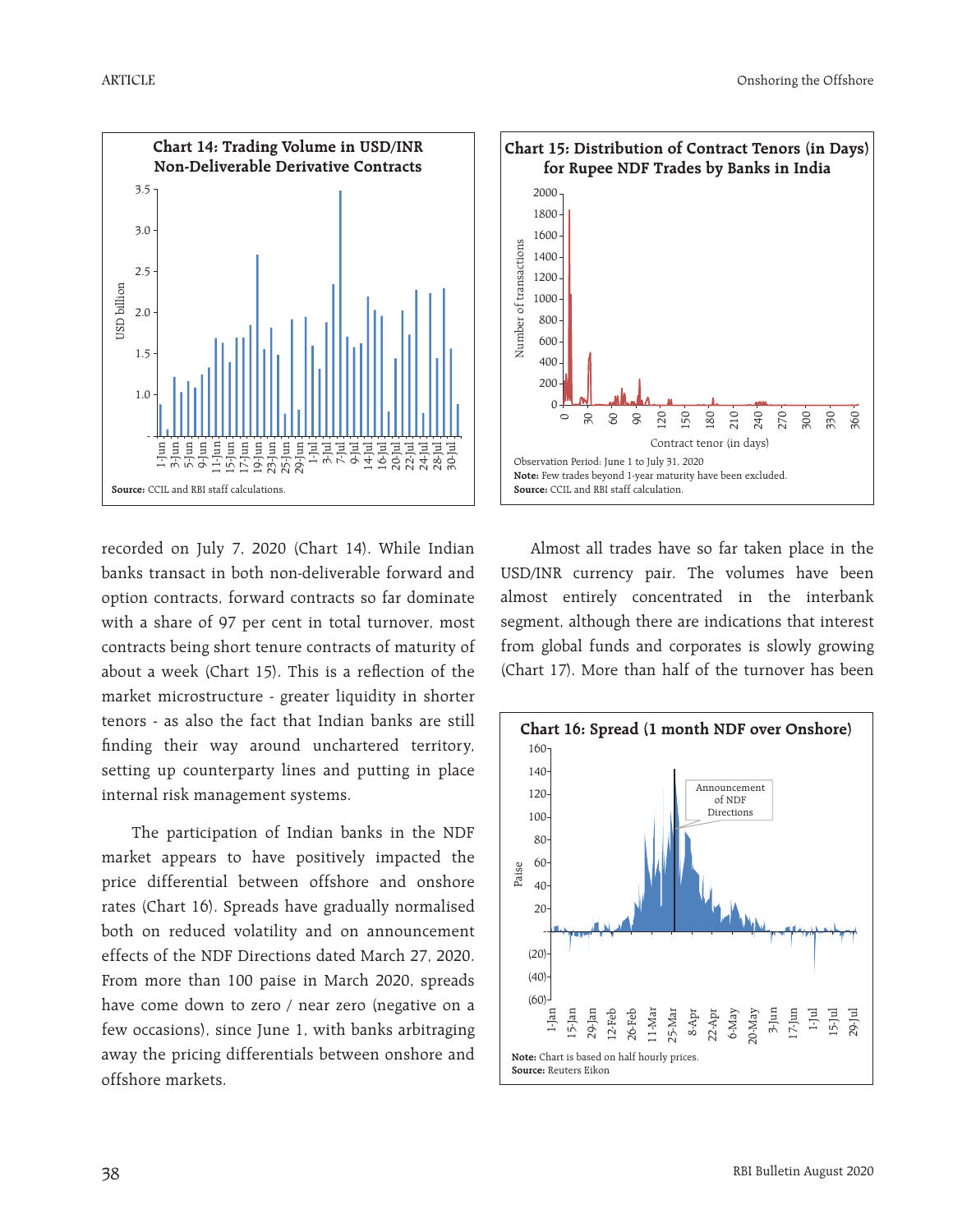

transacted by Indian bank branches in Mumbai or IBUs (Chart 18). Offshore participants were primarily located in London, Singapore and Hong Kong.

Importantly, an onshore interbank NDF market has emerged wherein local banks transact with each other. The participation of Indian banks in the NDF market has increased avenues for interbank risk management and, going forward, could help bring down hedging cost for customers.

The regulatory framework for hedging of foreign exchange risk has evolved in line with this growing internationalisation. A revised regulatory framework for hedging of foreign exchange risks was introduced on April 7. The guidelines will come into effect from September 1. Their main features are:

- Merging facilities for residents and non-residents into a single unified facility for all users;
- User classification framework has been introduced, which not only provides protection to small users, but also facilitates product innovation for more sophisticated customers;



- Allowing users having valid exposures to hedge the same by using any available instrument;
- Free cancellation and rebooking of contracts;
- Introducing facility to hedge anticipated exposures; and
- Simplifying procedures for authorised dealers to offer foreign exchange derivatives.

# **V. Conclusion**

 With onshore foreign exchange market being permitted to function round-the-clock, liquidity in INR is now developing beyond normal market hours, albeit, in a limited manner, but setting the stage for wider access for non-residents to domestic markets. Indian banks are now well placed to reach out to offshore clients which have, hitherto, preferred the NDF market. Initial volumes in the NDF markets have been almost entirely in the interbank segment and with restricted counterparties. This was not unexpected as banks in India have counterparty limits in place with only a few overseas entities. Client inertia in moving from offshore to onshore